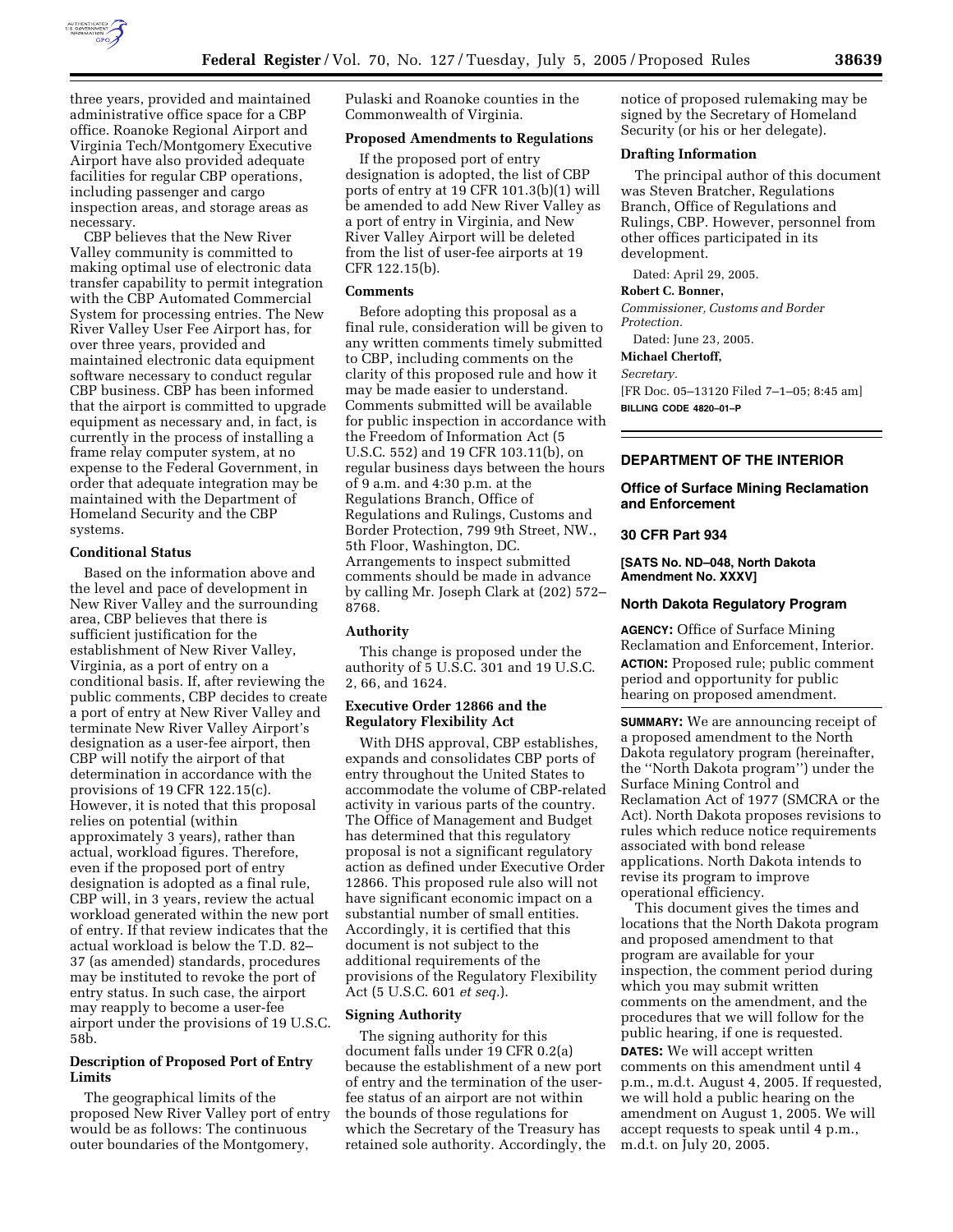**ADDRESSES:** You may submit comments, identified by ''SATS No. ND–048, North Dakota Amendment XXXV'', by any of the following methods:

• E-mail: *fatencio@osmre.gov.*

• Mail/Hand Delivery/Courier:

Frank Atencio, Acting Director, Casper Field Office, Office of Surface Mining Reclamation and Enforcement, Federal Building, 100 East B Street, Room 1018, Casper, WY 82601–1018, (307) 261–6550.

• Fax: (307) 261–6552.

• Federal eRulemaking Portal: *http:// www.regulations.gov.* Follow the instructions for submitting comments.

*Instructions:* All submissions received must include the agency name and SATS No. ND–048–FOR. For instructions on submitting comments and additional information on the rulemaking process, see the ''Public Comment Procedures'' heading of the **SUPPLEMENTARY INFORMATION** section of this document.

*Docket:* For access to the docket to review copies of the North Dakota program, this amendment, a listing of any scheduled public hearings, and all written comments received in response to this document you must go to the addresses listed below during normal business hours, Monday through Friday, excluding holidays. You may receive one free copy of the amendment by contacting the Office of Surface Mining Reclamation and Enforcement's (OSM) Casper Field Office. In addition, you may review a copy of the amendment during regular business hours at the following locations:

- Casper Field Office, Office of Surface Mining Reclamation and Enforcement, Federal Building, 100 East B Street, Room 1018, Casper, WY 82601–1018, (307) 261–6550, *fatencio@osmre.gov.*
- James R. Deutsch, Director, Reclamation Division, Public Service Commission, 600 E. Boulevard Ave. Dept. 408, Bismarck, North Dakota 58505–0480, (701) 328–2400. *ndpsc@state.us.nd.us*.

#### **FOR FURTHER INFORMATION CONTACT:**

Frank Atencio, Telephone: (307) 261– 6550. Internet: *fatencio@osmre.gov.*

#### **SUPPLEMENTARY INFORMATION:**

I. Background on the North Dakota Program II. Description of the Proposed Amendment III. Public Comment Procedures IV. Procedural Determinations

# **I. Background on the North Dakota Program**

Section 503(a) of the Act permits a State to assume primacy for the regulation of surface coal mining and reclamation operations on non-Federal

and non-Indian lands within its borders by demonstrating that its State program includes, among other things, ''a State law which provides for the regulation of surface coal mining and reclamation operations in accordance with the requirements of this Act \* \* \*; and rules and regulations consistent with regulations issued by the Secretary pursuant to this Act.'' See 30 U.S.C. 1253(a)(1) and (7). On the basis of these criteria, the Secretary of the Interior conditionally approved the North Dakota program on December 15, 1980. You can find background information on the North Dakota program, including the Secretary's findings, the disposition of comments, and conditions of approval of the North Dakota program in the December 15, 1980, **Federal Register** (45 FR 82214). You can also find later actions concerning North Dakota's program and program amendments at 30 CFR 934.10, 934.12, 934.15, 934.16, and 934.30.

## **II. Description of the Proposed Amendment**

By letter dated April 20, 2005, North Dakota sent us a proposed amendment to its program ([Amendment number XXXV], administrative record No. ND– JJ–01) under SMCRA (30 U.S.C. 1201 *et seq.*). North Dakota sent the amendment to include the changes made at its own initiative. The full text of the program amendment is available for you to read at the locations listed above under **ADDRESSES.**

Specifically, North Dakota proposes to make two changes to reduce some of the notice requirements associated with bond release applications.

The first change deletes the requirement that the permittee publish newspaper notices in daily newspapers of general circulation in the mine's locality. However, the permittee is still required to publish bond release notices, once a week for four consecutive weeks, in the official county newspaper where the bond release tract is located.

The second change deletes language that requires the permittee to send bond release notices to subsurface owners of tracts proposed for bond release. Mining companies will still be required to send bond release notices to the surface owners of the bond release tracts and the adjoining property owners.

#### **III. Public Comment Procedures**

Under the provisions of 30 CFR 732.17(h), we are seeking your comments on whether the amendment satisfies the applicable program approval criteria of 30 CFR 732.15. If we approve the amendment, it will become part of the North Dakota program.

#### *Written Comments*

Send your written or electronic comments to OSM at the address given above. Your comments should be specific, pertain only to the issues proposed in this rulemaking, and include explanations in support of your recommendations. We will not consider or respond to your comments when developing the final rule if they are received after the close of the comment period (see Dates). We will make every attempt to log all comments into the administrative record, but comments delivered to an address other than the Casper Field Office may not be logged in.

#### *Electronic Comments*

Please submit Internet comments as an ASCII file avoiding the use of special characters and any form of encryption. Please also include ''Attn: SATS No. ND–048–FOR'' and your name and return address in your Internet message. If you do not receive a confirmation that we have received your Internet message, contact the Casper Field Office at (307) 261–6555.

#### *Availability of Comments*

We will make comments, including names and addresses of respondents, available for public review during normal business hours. We will not consider anonymous comments. If individual respondents request confidentiality, we will honor their request to the extent allowable by law. Individual respondents who wish to withhold their name or address from public review, except for the city or town, must state this prominently at the beginning of their comments. We will make all submissions from organizations or businesses, and from individuals identifying themselves as representatives or officials of organizations or businesses, available for public review in their entirety.

#### *Public Hearing*

If you wish to speak at the public hearing, contact the person listed under **FOR FURTHER INFORMATION CONTACT** by 4 p.m., m.d.t. on July 20, 2005. If you are disabled and need special accommodations to attend a public hearing, contact the person listed under **FOR FURTHER INFORMATION CONTACT**. We will arrange the location and time of the hearing with those persons requesting the hearing. If no one requests an opportunity to speak, we will not hold the hearing.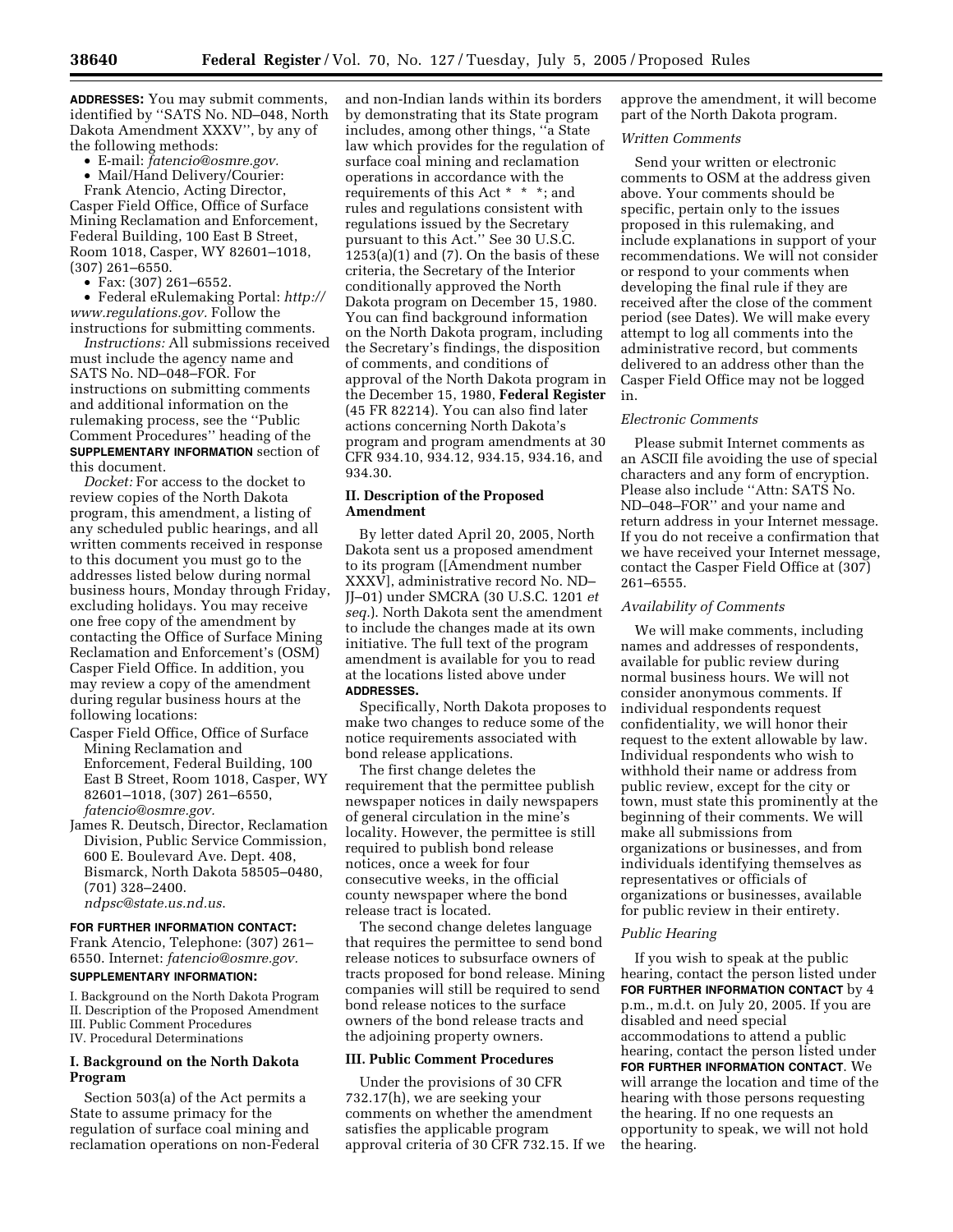To assist the transcriber and ensure an accurate record, we request, if possible, that each person who speaks at a public hearing provide us with a written copy of his or her comments. The public hearing will continue on the specified date until everyone scheduled to speak has been given an opportunity to be heard. If you are in the audience and have not been scheduled to speak and wish to do so, you will be allowed to speak after those who have been scheduled. We will end the hearing after everyone scheduled to speak and others present in the audience who wish to speak, have been heard.

## *Public Meeting*

If only one person requests an opportunity to speak, we may hold a public meeting rather than a public hearing. If you wish to meet with us to discuss the amendment, please request a meeting by contacting the person listed under **FOR FURTHER INFORMATION CONTACT**. All such meetings are open to the public and, if possible, we will post notices of meetings at the locations listed under **ADDRESSES.** We will make a written summary of each meeting a part of the administrative record.

#### **IV. Procedural Determinations**

#### *Executive Order 12630—Takings*

This rule does not have takings implications. This determination is based on the analysis performed for the counterpart Federal regulation.

## *Executive Order 12866—Regulatory Planning and Review*

This rule is exempted from review by the Office of Management and Budget (OMB) under Executive Order 12866.

# *Executive Order 12988—Civil Justice Reform*

The Department of the Interior has conducted the reviews required by section 3 of Executive Order 12988 and has determined that this rule meets the applicable standards of subsections (a) and (b) of that section. However, these standards are not applicable to the actual language of State regulatory programs and program amendments because each program is drafted and promulgated by a specific State, not by OSM. Under sections 503 and 505 of SMCRA (30 U.S.C. 1253 and 1255) and the Federal regulations at 30 CFR 730.11, 732.15, and 732.17(h)(10), decisions on proposed State regulatory programs and program amendments submitted by the States must be based solely on a determination of whether the submittal is consistent with SMCRA and its implementing Federal regulations and whether the other requirements of

30 CFR Parts 730, 731, and 732 have been met.

# *Executive Order 13132—Federalism*

This rule does not have federalism implications. SMCRA delineates the roles of the Federal and State governments with regard to the regulation of surface coal mining and reclamation operations. One of the purposes of SMCRA is to ''establish a nationwide program to protect society and the environment from the adverse effects of surface coal mining operations.'' Section 503(a)(1) of SMCRA requires that State laws regulating surface coal mining and reclamation operations be ''in accordance with'' the requirements of SMCRA. Section 503(a)(7) requires that State programs contain rules and regulations ''consistent with'' regulations issued by the Secretary pursuant to SMCRA.

# *Executive Order 13175—Consultation and Coordination With Indian Tribal Governments*

In accordance with Executive Order 13175, we have evaluated the potential effects of this rule on Federallyrecognized Indian Tribes and have determined that the rule does not have substantial direct effects on one or more Indian Tribes, on the relationship between the Federal government and Indian Tribes, or on the distribution of power and responsibilities between the Federal government and Indian Tribes. The rule does not involve or affect Indian Tribes in any way.

## *Executive Order 13211—Regulations That Significantly Affect the Supply, Distribution, or Use of Energy*

On May 18, 2001, the President issued Executive Order 13211 which requires agencies to prepare a Statement of Energy Effects for a rule that is (1) considered significant under Executive Order 12866, and (2) likely to have a significant adverse effect on the supply, distribution, or use of energy. Because this rule is exempt from review under Executive Order 12866 and is not expected to have a significant adverse effect on the supply, distribution, or use of energy, a Statement of Energy Effects is not required.

#### *National Environmental Policy Act*

This rule does not require an environmental impact statement because section 702(d) of SMCRA (30 U.S.C. 1292(d)) provides that agency decisions on proposed State regulatory program provisions do not constitute major Federal actions within the meaning of section 102(2)(C) of the

National Environmental Policy Act (42 U.S.C. 4332(2)(C)).

#### *Paperwork Reduction Act*

This rule does not contain information collection requirements that require approval by OMB under the Paperwork Reduction Act (44 U.S.C. 3501 *et seq.*).

#### *Regulatory Flexibility Act*

The Department of the Interior certifies that this rule will not have a significant economic impact on a substantial number of small entities under the Regulatory Flexibility Act (5 U.S.C. 601 *et seq.*). The State submittal, which is the subject of this rule, is based upon counterpart Federal regulations for which an economic analysis was prepared and certification made that such regulations would not have a significant economic effect upon a substantial number of small entities. In making the determination as to whether this rule would have a significant economic impact, the Department relied upon the data and assumptions for the counterpart Federal regulations.

#### *Small Business Regulatory Enforcement Fairness Act*

This rule is not a major rule under 5 U.S.C. 804(2) of the Small Business Regulatory Enforcement Fairness Act. This rule: (a) Does not have an annual effect on the economy of \$100 million; (b) will not cause a major increase in costs or prices for consumers, individual industries, Federal, State, or local government agencies, or geographic regions; and (c) does not have significant adverse effects on competition, employment, investment, productivity, innovation, or the ability of U.S.-based enterprises to compete with foreign-based enterprises. This determination is based upon the fact that the State submittal, which is the subject of this rule, is based upon counterpart Federal regulations for which an analysis was prepared and a determination made that the Federal regulation was not considered a major rule.

#### *Unfunded Mandates*

This rule will not impose an unfunded mandate on State, local, or tribal governments or the private sector of \$100 million or more in any given year. This determination is based upon the fact that the State submittal, which is the subject of this rule, is based upon counterpart Federal regulations for which an analysis was prepared and a determination made that the Federal regulation did not impose an unfunded mandate.